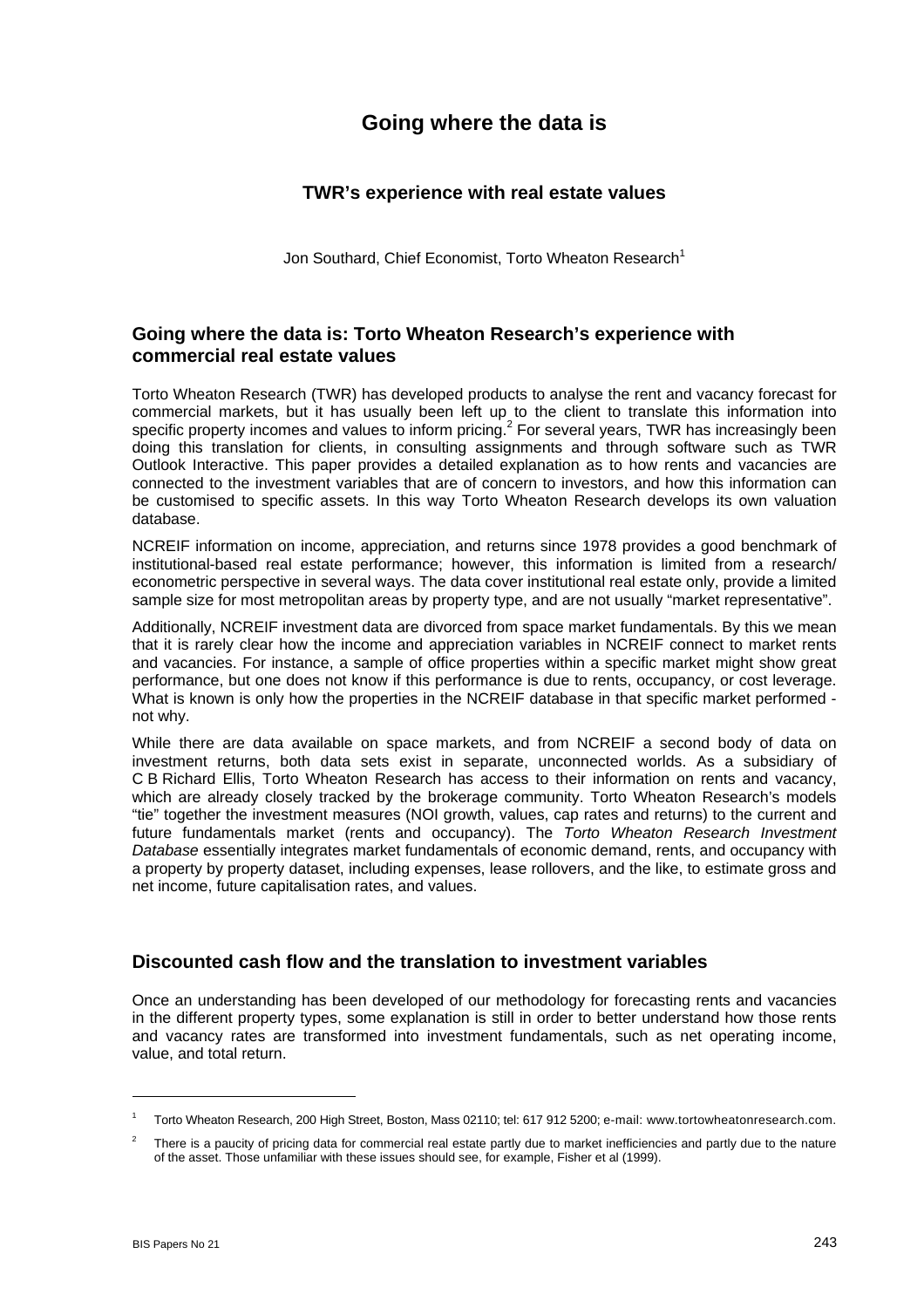Discounted cash flow analysis (DCF) is often used to arrive upon a price of an asset by creating cash flows and discounting them back using a discount rate to create a price. In this case, TWR uses DCF to determine the likely internal rate of return (IRR) given the current price and the future cash flows.

The outline of the methodology will follow the format of popular valuation software such as ARGUS or ProJect.<sup>3</sup> In fact, TWR's valuation methodology can be thought of as a simplified version of these tools. However, the methodology has the advantage of using TWR rent and vacancy forecasts to formalise the analysis of future cash flows using econometrically derived values instead of broad assumptions. The differences between TWR's year-by-year forecasts and the common market assumptions (for example, that rent will grow by 3% each year), create varying IRRs and other investment statistics across markets, property types, and buildings. These statistics allow for comparison of investments and ranking and descriptions of markets to find opportunities in real estate investment.

| Schedule of prospective cash flow <sup>1</sup>                                       |                           |                                      |                           |                           |                           |                                      |  |  |  |
|--------------------------------------------------------------------------------------|---------------------------|--------------------------------------|---------------------------|---------------------------|---------------------------|--------------------------------------|--|--|--|
| For the years ending                                                                 | Year 1<br><b>Mar 2002</b> | Year <sub>2</sub><br><b>Mar 2003</b> | Year 3<br><b>Mar 2004</b> | Year 4<br><b>Mar 2005</b> | Year 5<br><b>Mar 2006</b> | Year <sub>6</sub><br><b>Mar 2007</b> |  |  |  |
| Potential gross revenue<br>Base rental revenue<br>Absorption and turnover<br>vacancy | \$2,262,200               | \$2,257,400<br>$-426,600$            | \$2,246,000<br>$-469,734$ | \$2,252,200<br>$-430,100$ | \$2,295,200<br>$-462,550$ | \$2,373,200<br>$-487,850$            |  |  |  |
| Effective gross revenue                                                              | 2,151,380                 | 2,191,686                            | 2,263,117                 | 2,308,021                 | 2,305,666                 | 2,369,693                            |  |  |  |
| Total operating expenses                                                             | 870,000                   | 870,000                              | 891,750                   | 914,043                   | 936,894                   | 960,317                              |  |  |  |
| Net operating income                                                                 | 1,281,380                 | 1,321,686                            | 1,371,367                 | 1,393,978                 | 1,368,772                 | 1,409,376                            |  |  |  |
| Leasing and capital costs<br>Tenant improvements<br>Capital improvement<br>reserves  |                           |                                      |                           |                           |                           |                                      |  |  |  |
| Total leasing and capital<br>costs                                                   | 230,000                   | 230,000                              | 235,750                   | 241,644                   | 247,685                   | 253,877                              |  |  |  |
| Cash flow before debt<br>service and taxes                                           | \$1,051,380               | \$1,091,686                          | \$1,135,617               | \$1,152,334               | \$1,121,087               | \$1,155,499                          |  |  |  |
| Cap rate                                                                             | 8.9                       | 10.1                                 | 10.4                      | 10.0                      | 9.8                       | 9.7                                  |  |  |  |
| Value                                                                                | \$14,470,407              | \$13,084,510                         | \$13,243,632              | \$13,899,439              | \$13,999,372              | \$14,514,676                         |  |  |  |
| Yield                                                                                | 7.3%                      | 8.3%                                 | 8.6%                      | 8.3%                      | 8.0%                      | 8.0%                                 |  |  |  |
| Appreciation                                                                         |                           | $-9.6%$                              | 1.2%                      | 5.0%                      | 0.7%                      | 3.7%                                 |  |  |  |
| <b>Total return</b>                                                                  |                           | $-1.2%$                              | 9.8%                      | 13.2%                     | 8.7%                      | 11.6%                                |  |  |  |
| <b>IRR</b>                                                                           | 7.86%                     |                                      |                           |                           |                           |                                      |  |  |  |

**Discounted cash flow** 

 $1$  In inflated dollars for the fiscal year beginning 1 January 2002.

Source: Torto Wheaton Research.

l

<sup>3</sup> ARGUS and ProJect assist with cash flow analysis by automating many of the calculations necessary once data has been entered.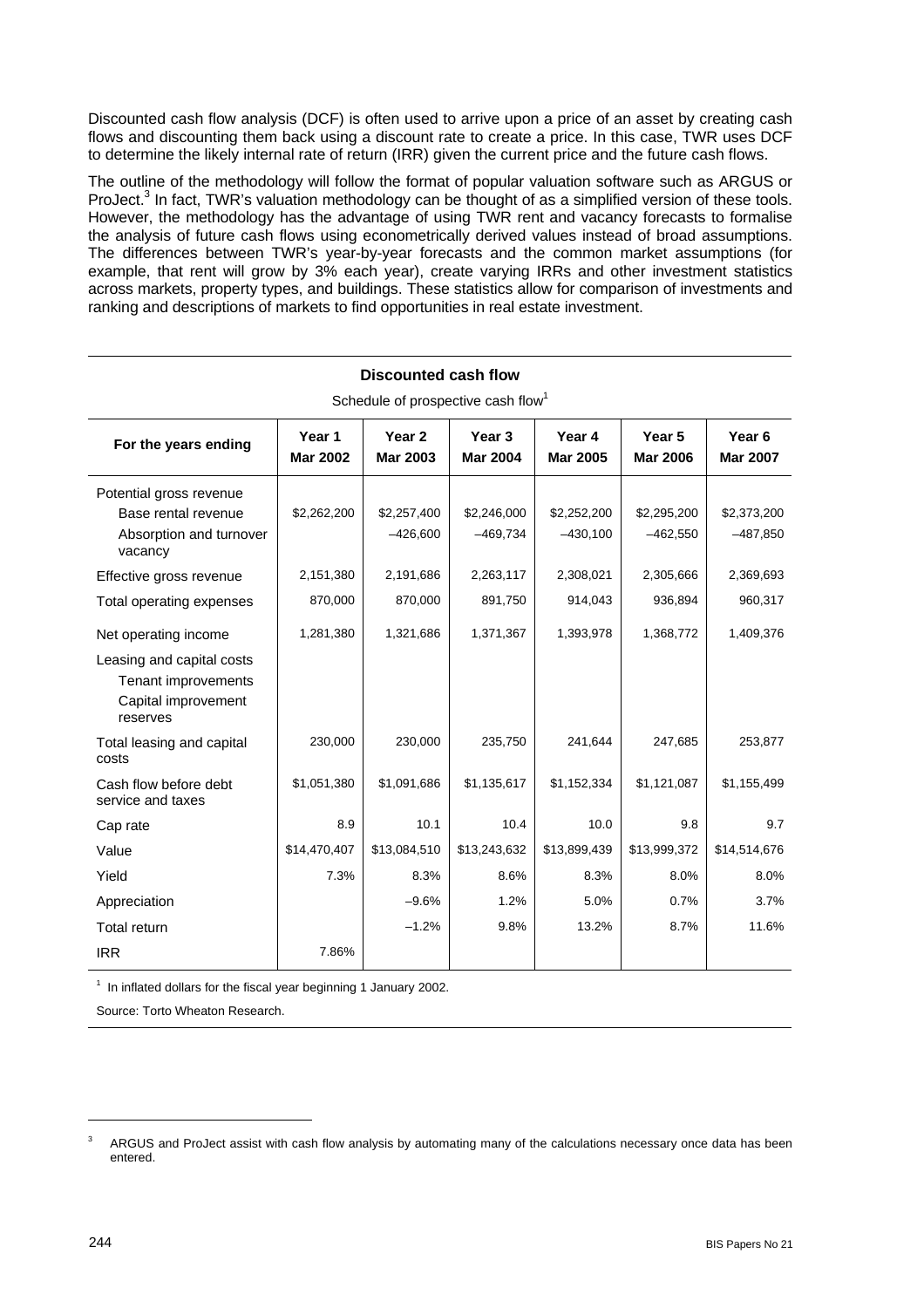The methodology is simplified from an ARGUS run by virtue of the detail that is covered. Under ARGUS, there are myriad possibilities in DCFs for details on the leases, expenses, additional income, and so forth; In contrast, the TWR valuation only concentrates on the basics of what drives net operating income and value in general - rent growth, vacancies, and costs.

The following pages outline the different components of the TWR valuation line by line. The methodology for each item is explained so that clients have a better understanding of the assumptions behind the valuations, and with this understanding can determine the relation to properties in their portfolio or under consideration.

For all of the line items, there are two cases to discuss. First, there is what is done in determining the investment statistics for a "prototypical" building in the market, and secondly how the methodology is specified to take into account more collateral specific attributes of the building.

| odilcadio of prospective cash how                                                         |                                       |                           |                                      |                           |                           |                           |  |  |  |
|-------------------------------------------------------------------------------------------|---------------------------------------|---------------------------|--------------------------------------|---------------------------|---------------------------|---------------------------|--|--|--|
| For the years ending                                                                      | Year 0<br><b>Mar 2002</b>             | Year 1<br><b>Mar 2003</b> | Year <sub>2</sub><br><b>Mar 2004</b> | Year 3<br><b>Mar 2005</b> | Year 4<br><b>Mar 2006</b> | Year 5<br><b>Mar 2007</b> |  |  |  |
| Potential gross revenue                                                                   |                                       |                           |                                      |                           |                           |                           |  |  |  |
| Base rental revenue                                                                       | \$2,262,200                           | \$2,257,400               | \$2,246,000                          | \$2,252,200               | \$2,295,200               | \$2,373,200               |  |  |  |
| Absorption and<br>turnover vacancy                                                        | $-400,000$                            | $-426,600$                | $-469,734$                           | $-430,100$                | $-462,550$                | $-487,850$                |  |  |  |
| Effective gross revenue                                                                   | 2,151,380                             | 2,191,686                 | 2,263,117                            | 2,308,021                 | 2,305,666                 | 2,369,693                 |  |  |  |
| <b>Total operating</b><br>expenses                                                        | 870,000                               | 870,000                   | 891,750                              | 914,043                   | 936,894                   | 960,317                   |  |  |  |
| Net operating income                                                                      | 1,281,380                             | 1,321,686                 | 1,371,367                            | 1,393,978                 | 1,368,772                 | 1,409,376                 |  |  |  |
| Leasing and capital<br>costs<br>Tenant<br>improvements<br>Capital improvement<br>reserves | From TW rent and<br>vacancy forecasts |                           |                                      |                           |                           |                           |  |  |  |
| Total leasing and capital<br>costs                                                        | 230,000                               | 230,000                   | 235,750                              | 241,644                   | 247,685                   | 253,877                   |  |  |  |
| Cash flow before debt<br>service and taxes                                                | \$1,051,380                           | \$1,091,686               | \$1,135,617                          | \$1,152,334               | \$1,121,087               | \$1,155,499               |  |  |  |
| Cap rate                                                                                  | 8.9                                   | 10.1                      | 10.4                                 | 10.0                      | 9.8                       | 9.7                       |  |  |  |
| Value                                                                                     | \$14,470,407                          | \$13,084,510              | \$13,243,632                         | \$13,899,439              | \$13,999,372              | \$14,514,676              |  |  |  |
| Yield                                                                                     | 7.3%                                  | 8.3%                      | 8.6%                                 | 8.3%                      | 8.0%                      | 8.0%                      |  |  |  |
| Appreciation                                                                              |                                       | $-9.6%$                   | 1.2%                                 | 5.0%                      | 0.7%                      | 3.7%                      |  |  |  |
| Total return                                                                              |                                       | $-1.2%$                   | 9.8%                                 | 13.2%                     | 8.7%                      | 11.6%                     |  |  |  |
| <b>IRR</b>                                                                                | 7.86%                                 |                           |                                      |                           |                           |                           |  |  |  |

**DCF - revenue**  Schedule of prospective cash flow<sup>1</sup>

 $1$  In inflated dollars for the fiscal year beginning 1 January 2002.

Source: Torto Wheaton Research.

By determining the NOI, cash flow, yield, total returns, and IRR of a prototypical building, we are taking attributes that are averages across all buildings in the property type, for example that office leases have five-year terms, and applying it to a fictional building in the market. The result is that the prototypical building should be a good representation of the investment figures for buildings in that market. The better the understanding of the assumptions that go into the prototypical building, the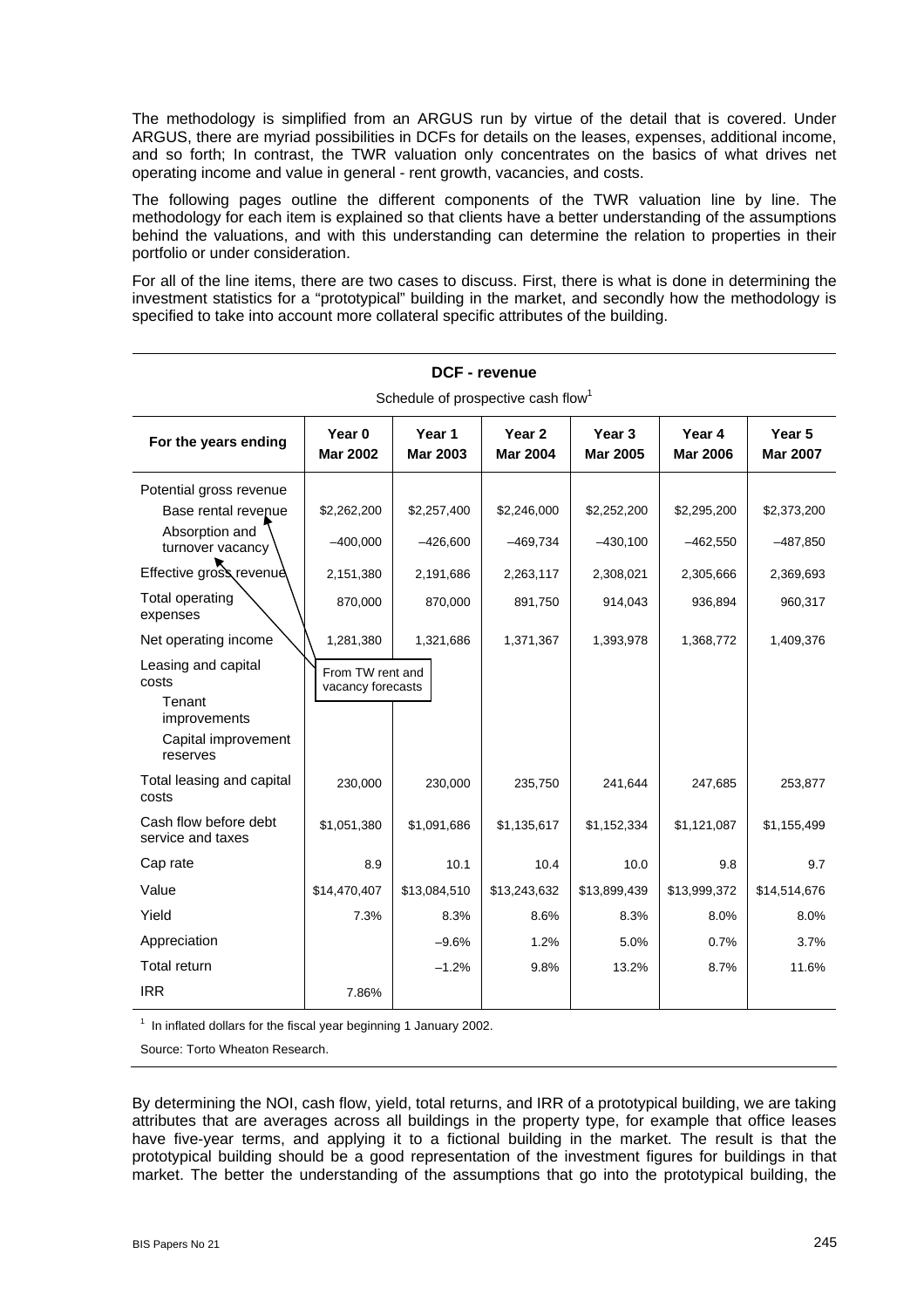better investors will be able to apply the general results shown in the investment variables to buildings that differ from the prototypical. The relationship to the average result in the market is a more complex one, and will be discussed later in this paper in comparing the methodology for deriving NOIs to NOI histories in the NCREIF database.

Buildings where more collateral-specific information is available have the advantage of additional attributes being applied to TWR's DCF formulation. Examples might be current data on rents and costs, the pattern of future turnover, or an existing cap rate. Any of these variables would narrow the distance between the prototypical valuation and a more detailed DCF run, thus requiring the user to make far fewer assumptions about the relation between the two.

The first and most important piece in the TWR valuation is determining building revenue given market rents and vacancies. For rents in the prototypical office building, we use the fact that leases in our exclusive database from C B Richard Ellis average five years in length quite consistently across office markets. If we further assume that these leases were signed evenly over the past five years at market rate, then the average of market rents over the period times the square feet of rentable space in the building gives us our potential rent. In absence of additional information, we take a standard 100,000 square foot building for each market to represent the prototypical building.

As leases turn over, their rents that were signed five years ago are replaced with current market rents. This continues in future years and even the leases signed at today's rents re-sign at a new rate five years from today.

In the case where more information about the building is known, the average of historical market rents across time can be replaced with an average existing rent throughout the building to form a starting point for gross potential revenue. The building's average existing rent can be affected by both the quality of the building and the timing of past lease signings. It may be the case that rents are consistently above the market average, like in a Class A tower, or it may be that the building has leases that were all signed in 2000 when rents were generally near their peak. Any change in the average existing rent number will normally need to be accompanied by a change in the current market rent number. Here, current market rent refers to the building's peer market rather than the metropolitan area as a whole. The current market rent for a building can be estimated by looking at a current lease signing or by examining average current rents in a peer group of buildings. Together, the two numbers sort out whether rents might be higher in a building because of a permanent premium due to quality or a more temporary premium because management has timed leases well.

The second component in determining gross revenue is building vacancy. The TWR valuation methodology has building vacancy affected by market vacancy through a calculation of downtime as leases turn over. As a lease expires, the current tenant either renews at the new rent, or the space is put on the market. The amount of time the space spends on the market without being leased, or downtime, is determined by the market vacancy. When market vacancy is high downtime can last for years. When the market is tight, downtime is short and building vacancy remains low.

For the prototypical building, it should not be surprising that average building turnover each year and average renewals lead prototypical building vacancy to equal market vacancy. Building vacancy where collateral specific information is available can differ from the market in that higher turnover in a year will lead to higher building vacancy than the market and vice versa. Renewals in a building can also be set to differ from the market average to create a more permanent advantage or disadvantage in comparison to the market vacancy rate.

Rent and vacancy together provide a basis for gross revenue, but what really determines the health of real estate is Net Operating Income, or NOI. The starting point for NOI is determined by subtracting out the sum of operating costs from gross revenue. For the prototypical properties, this starting point is determined using industry data to determine a relationship between rents and operating costs. For example, prototypical office buildings use data publicly available from the Building Owners and Managers Association (BOMA) to create an equation that relates rent to operating costs. The TW Rent Index is then applied to this equation to determine the starting level for operating costs in the prototypical building.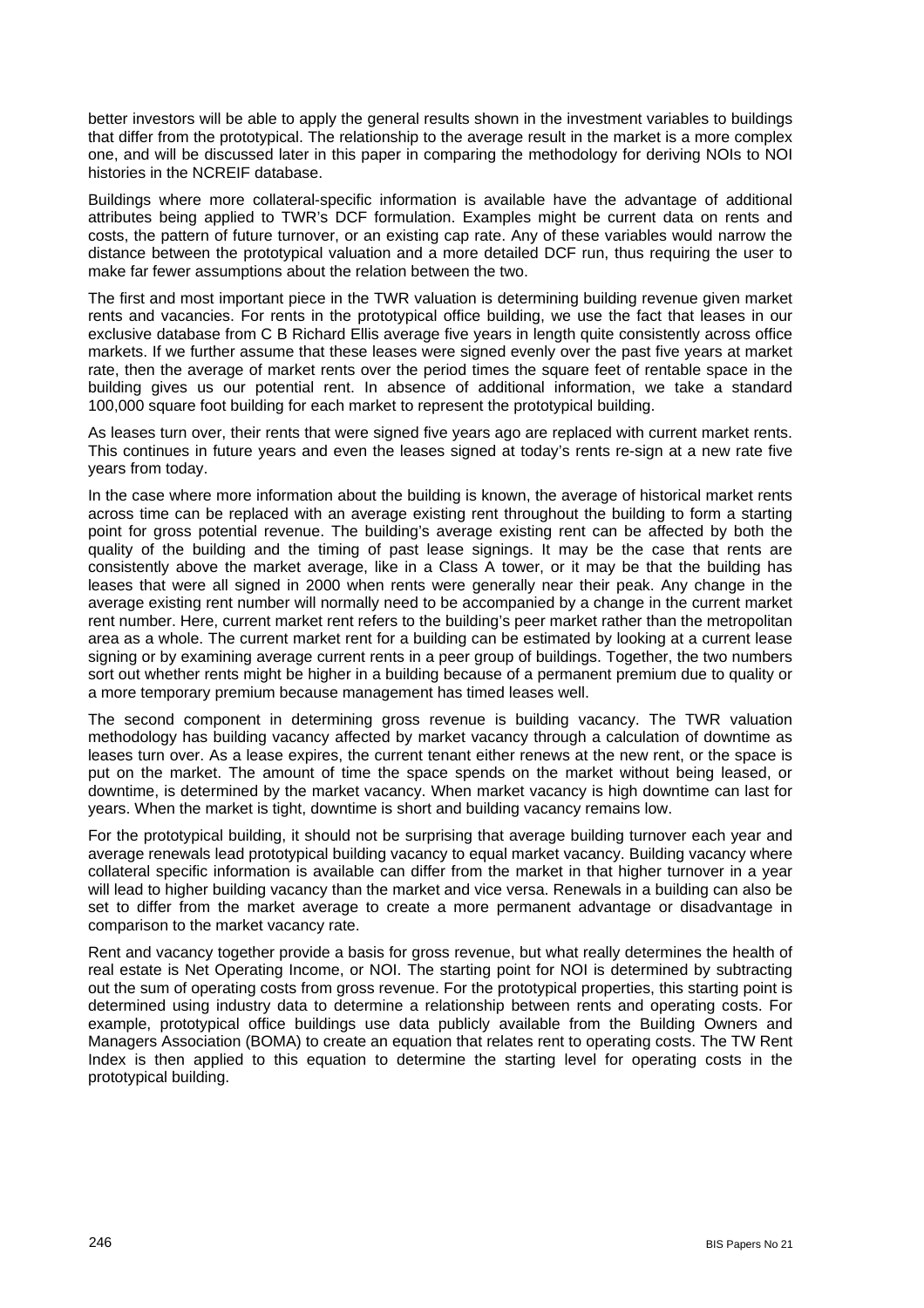| For the years ending                                                                      | Year 1<br><b>Mar 2002</b>                                                | Year <sub>2</sub><br><b>Mar 2003</b> | Year <sub>3</sub><br><b>Mar 2004</b> | Year 4<br><b>Mar 2005</b> | Year <sub>5</sub><br><b>Mar 2006</b> | Year <sub>6</sub><br><b>Mar 2007</b> |  |  |  |
|-------------------------------------------------------------------------------------------|--------------------------------------------------------------------------|--------------------------------------|--------------------------------------|---------------------------|--------------------------------------|--------------------------------------|--|--|--|
| Potential gross revenue<br>Base rental revenue<br>Absorption and<br>turnover vacancy      | \$2,262,200                                                              | \$2,257,400<br>$-426,600$            | \$2,246,000<br>$-469,734$            | \$2,252,200<br>$-430,100$ | \$2,295,200<br>$-462,550$            | \$2,373,200<br>$-487,850$            |  |  |  |
| Effective gross revenue                                                                   | 2,151,380                                                                | 2,191,686                            | 2,263,117                            | 2,308,021                 | 2,305,666                            | 2,369,693                            |  |  |  |
| Total operating<br>expenses                                                               | 870,000                                                                  | 870,000                              | 891,750                              | 914,043                   | 936,894                              | 960,317                              |  |  |  |
| Net operating income                                                                      | 1,281,380                                                                | 1,321,686                            | 1,371,367                            | ,393,978                  | 1,368,772                            | 1,409,376                            |  |  |  |
| Leasing and capital<br>costs<br>Tenant<br>improvements<br>Capital improvement<br>reserves | BOMA data adjusted to<br>match revenue in TWR's<br>prototypical building |                                      |                                      | Grown with inflation      |                                      |                                      |  |  |  |
| Total leasing and capital<br>costs                                                        | 230,000                                                                  | 230,000                              | 235,750                              | 241,644                   | 247,685                              | 253,877                              |  |  |  |
| Cash flow before debt<br>service and taxes                                                | \$1,051,380                                                              | \$1,091,686                          | \$1,135,617                          | \$1,152,334               | \$1,121,087                          | \$1,155,499                          |  |  |  |
| Cap rate                                                                                  | 8.9                                                                      | 10.1                                 | 10.4                                 | 10.0                      | 9.8                                  | 9.7                                  |  |  |  |
| Value                                                                                     | \$14,470,407                                                             | \$13,084,510                         | \$13,243,632                         | \$13,899,439              | \$13,999,372                         | \$14,514,676                         |  |  |  |
| Yield                                                                                     | 7.3%                                                                     | 8.3%                                 | 8.6%                                 | 8.3%                      | 8.0%                                 | 8.0%                                 |  |  |  |
| Appreciation                                                                              |                                                                          | $-9.6%$                              | 1.2%                                 | 5.0%                      | 0.7%                                 | 3.7%                                 |  |  |  |
| Total return                                                                              |                                                                          | $-1.2%$                              | 9.8%                                 | 13.2%                     | 8.7%                                 | 11.6%                                |  |  |  |
| <b>IRR</b>                                                                                | 7.86%                                                                    |                                      |                                      |                           |                                      |                                      |  |  |  |

**DCF - costs**  Schedule of prospective cash flow<sup>1</sup>

 $1$  In inflated dollars for the fiscal year beginning 1 January 2002.

Source: Torto Wheaton Research.

This starting level is incremented over time by our forecasted inflation rate. Examining our sources of operating data, long-run trends clearly show a close correlation between growth in operating expenses and general CPI inflation. The exception to this is in the hotel sector where operating expenses are managed on a day-to-day basis depending on advance reservations. So, in periods where occupancy is low, costs are generally lower because maids are not brought in, etc. This is captured by a multiequation system for the hotel sector that has been derived from hotel-level operating statements collected by our product partner Hospitality Research Group.

The implication for all property types is that a higher ratio of operating costs to rents produces greater risk for the property. TWR often refers to this ratio as the operating leverage of the property. Like leverage from taking on debt, operating leverage increases risk because for an equal increase or decrease in gross revenues, NOI will experience a bigger shift. For an extreme example, in the case where expenses are 95% of revenues a 5% decrease in rents will lead to a 100% loss of NOI. Similarly, a 5% increase in rent will double NOI. This often leads to more risk in smaller markets where rents tend to be lower and there is less wiggle room to allow for drops in rents.

There are also additional costs beyond operating expenses which appraisals treat as "below the line" expenses. Subtracting these expenses, capital expenses and tenant improvements, from NOI give us an income number we label as Cash Flow.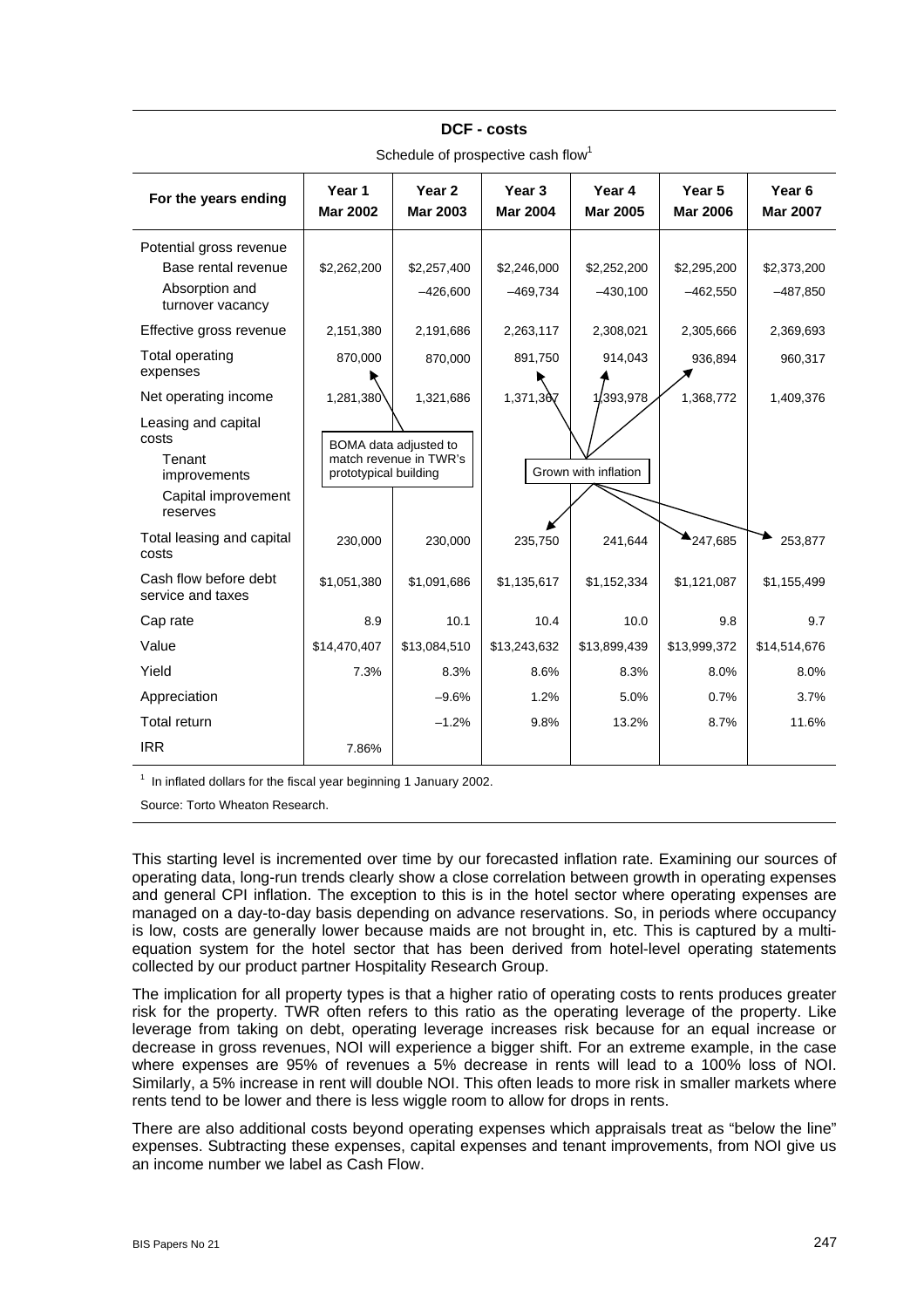The TWR methodology treats capital expenses not so much as occasional expenses that are recorded in one period, but in terms of a capital reserve account that needs to be paid into each year. To determine this number, TWR uses the NCREIF data to analyse the long term ratios of capital expenses to NOI in each property type. These ratios are used to determine a capital expense value.

Tenant Improvement information is gathered from data sources similar to the operating expense information. These TI costs are applied only to leases that are not renewing. As a result, these costs are incurred only on the non-renewing leases that are turning over. As this is a small percentage of the total leases in the building, TI costs are often a smaller factor than is the capital reserve payment in subtracting from NOI. As for all costs, both starting values and growth over time can be altered from the prototype where more information on the collateral is available.

| Schedule of prospective cash flow <sup>1</sup>                                |                           |                                                                                                     |                                      |                                                               |                           |                                      |  |  |
|-------------------------------------------------------------------------------|---------------------------|-----------------------------------------------------------------------------------------------------|--------------------------------------|---------------------------------------------------------------|---------------------------|--------------------------------------|--|--|
| For the years ending                                                          | Year 1<br><b>Mar 2002</b> | Year 2<br><b>Mar 2003</b>                                                                           | Year <sub>3</sub><br><b>Mar 2004</b> | Year 4<br><b>Mar 2005</b>                                     | Year 5<br><b>Mar 2006</b> | Year <sub>6</sub><br><b>Mar 2007</b> |  |  |
| Potential gross revenue                                                       |                           |                                                                                                     |                                      |                                                               |                           |                                      |  |  |
| Base rental revenue<br>Absorption and<br>turnover vacancy                     | \$2,262,200               | \$2,257,400<br>$-426,600$                                                                           | \$2,246,000<br>$-469,734$            | \$2,252,200<br>$-430,100$                                     | \$2,295,200<br>$-462,550$ | \$2,373,200<br>$-487,850$            |  |  |
| Effective gross revenue                                                       | 2,151,380                 | 2,191,686                                                                                           | 2,263,117                            | 2,308,021                                                     | 2,305,666                 | 2,369,693                            |  |  |
| Total operating<br>expenses                                                   | 870,000                   | 870,000                                                                                             | 891,750                              | 914,043                                                       | 936,894                   | 960,317                              |  |  |
| Net operating income                                                          | 1,281,380                 | 1,321,686                                                                                           | 1,371,367                            | 1,393,978                                                     | 1,368,772                 | 1,409,376                            |  |  |
| Leasing and capital<br>costs<br>Tenant<br>improvements<br>Capital improvement |                           | Starting cap rates use<br>NCREIF income and<br>ending market values for<br>best available estimate. |                                      | Forecast uses the<br>generate changes to<br>future cap rates. | econometric model to      |                                      |  |  |
| reserves<br>Total leasing and capital<br>costs                                | 230,000                   | 230,000                                                                                             | 235,750                              | 241,644                                                       | 247,085                   | 253,877                              |  |  |
| Cash flow before debt<br>service and taxes                                    | \$1,051,380               | \$1,091,686                                                                                         | \$1,135,617                          | \$1,152,334                                                   | \$1,121,087               | \$1,155,499                          |  |  |
| Cap rate                                                                      | 8.9                       | 10.1                                                                                                | 10.4                                 | 10.0                                                          | 9.8                       | 9.7                                  |  |  |
| Value                                                                         | \$14,470,407              | \$13,084,510                                                                                        | \$13,243,632                         | \$13,899,439                                                  | \$13,999,372              | \$14,514,676                         |  |  |
| Yield                                                                         | 7.3%                      | 8.3%                                                                                                | 8.6%                                 | 8.3%                                                          | 8.0%                      | 8.0%                                 |  |  |
| Appreciation                                                                  |                           | $-9.6%$                                                                                             | 1.2%                                 | 5.0%                                                          | 0.7%                      | 3.7%                                 |  |  |
| Total return                                                                  |                           | $-1.2%$                                                                                             | 9.8%                                 | 13.2%                                                         | 8.7%                      | 11.6%                                |  |  |
| <b>IRR</b>                                                                    | 7.86%                     |                                                                                                     |                                      |                                                               |                           |                                      |  |  |

**DCF - cap rates** 

 $1$  In inflated dollars for the fiscal year beginning 1 January 2002.

Source: Torto Wheaton Research.

So far, the methodology has given us a stream of NOIs and a stream of Cash Flows as measurements for the income streams of a building, either prototypical to describe the market or more asset specific where more information is available. At this point, these income streams can be used to determine value. There are two ways this can be accomplished. Determine a starting value from a discount rate or determine a return from a starting value. Both methods are discussed to contrast the goal of the usual appraisal with the goals of the TWR methodology.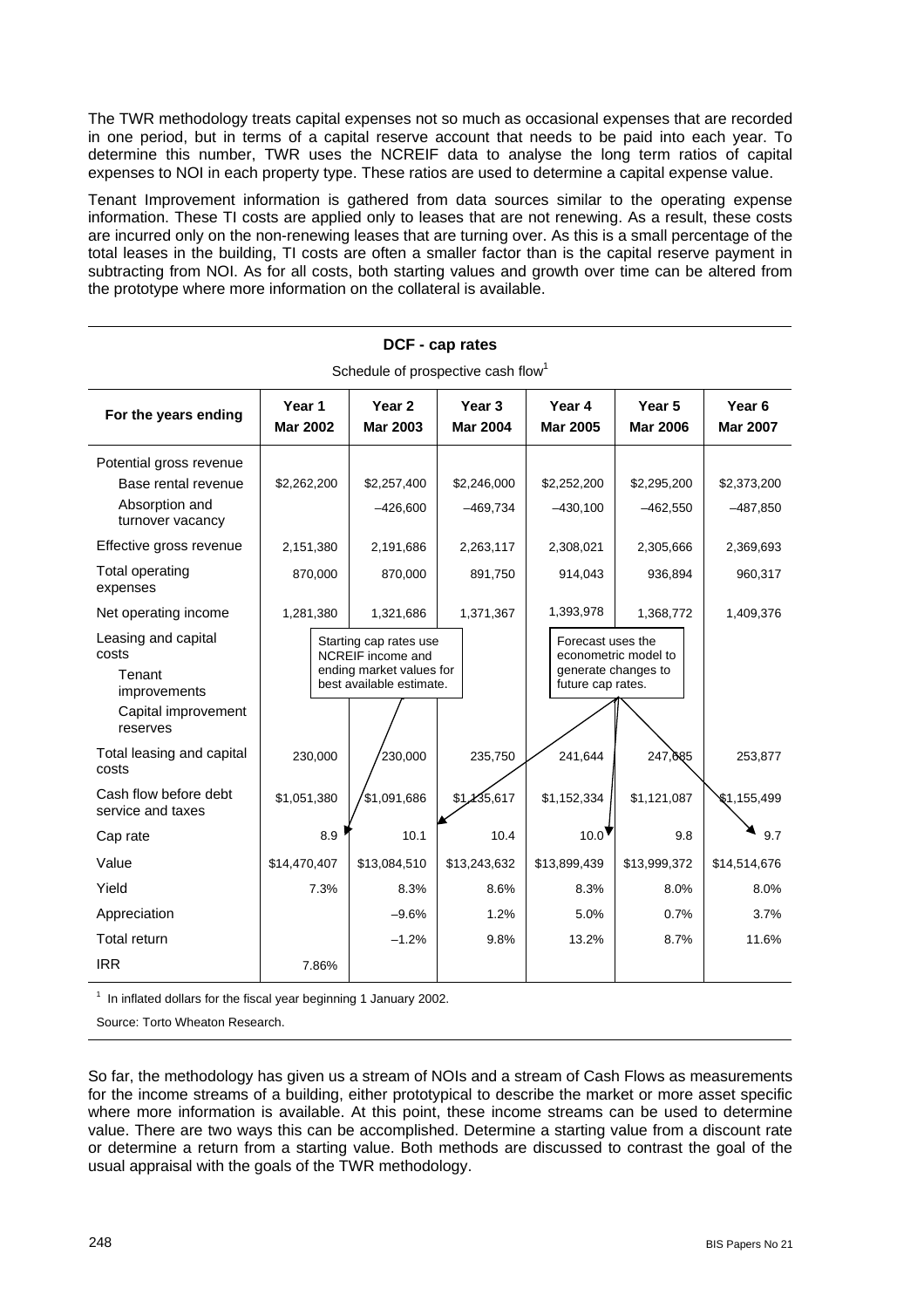In the usual appraisal, the goal is often to arrive upon a normative value for the asset in question. In this case, the DCF valuation is trying to determine the price that should be paid in accordance with the return expectations (or discount rate) and views of income growth of the buyer. Given a discount rate and income stream (and usually a selling price that is assumed at the end of the holding period), the appraiser determines the appropriate value to pay for the asset.

However, as there are usually multiple bidders for an asset, there are also multiple appraisals. As a result, if there are five bidders, four of the appraisals are wrong about the price! Given that the TWR methodology is shorthand for more robust programs such as ARGUS, it is unlikely that the TWR system would be the one that could come out with the right value. This is not to say that the TWR rent and vacancy forecasts cannot be brought into the ARGUS system to improve the valuations there, but this done better by porting TWR information to ARGUS than the other way around. The positive, as apposed to normative, price is determined by the bidder that has the most aggressive combination of assumptions on rents, vacancies, and discount rate, given their additional information on revenues and costs.

The TWR approach is to compare investments by forecasting the results of these positive values. For our prototypical building, the starting positive value is determined by using the capitalisation rate for each market and property type. Where available, the NCREIF data is used as it usually has the most observations and by virtue that the database is filled with stabilised properties that correspond most closely to our prototypical example. These cap rates represent the culmination of assumptions and information that the individual appraisers have used to develop a value. They represent a market average of the assumptions that have gone into the appraisers' DCF analyses. By using the market cap rates, we are using our best estimates of what the market believes to be future income and the appropriate discount rate for assets in the area and property type. This will always differ from what TWR believes to be appropriate.

The market cap rate is used on the prototypical property to determine a starting value. Going forward, the differences between the market beliefs about future income, which are not observed but summarised in the cap rate, and the TWR forecast of future income and cash flow will lead to differences in IRR.

But first, the TWR methodology must determine a selling price for the asset. Again, this assumption is likely to differ from the winning appraisal in a market bidding contest. The TWR methodology does this through an econometric forecast of cap rates. The econometrics behind this forecast are summarised in "The Determinants of Appraisal Based Capitalisation Rates", which is listed in the Bibliography. The end result is that one of the biggest influences on market cap rates over time is the performance of the fundamentals, particularly rent. This can be translated as a capital flow argument. Capital flows into the real estate sector or market when it has recently done well, driving down cap rates. When rents are weak, however, cap rates tend to increase. All else not being equal, of course, other factors can play a role, as has happened recently when interest rate changes were large enough to have a countering impact on cap rates despite weak fundamentals. By and large though, the cycle for cap rates is the inverse of the cycle for rents.

This is important because it draws another contrast with what is common in appraisals. Namely, that exit capitalisation rates are not necessarily 50 basis points higher than entry rates. A common conservative assumption in appraisals is that the building will depreciate from the standpoint of the ratio of its value to income. The econometric analysis suggests, however, that the cap rate is more likely to be determined by whether the asset is sold into a hot market or cool market for real estate.

The cap rate forecast combined with the other information could filter into a normative value that differs from other appraisals. The information provided by this difference would suggest that the buyer overpaid or underpaid and by how much. Given that this difference may be driven by small details of the lease that are not analysed in TWR's shortcut methodology, it is our feeling that this is not the most appropriate way to present the information. Instead, taking the starting cap rate as a given and calculating an IRR over the forecast provides a number that will more universally apply to buildings. That is, given a starting value, income stream, and closing value, what is the discount rate that matches the latter to the former? The discount rate is equivalent to TWR's expected IRR.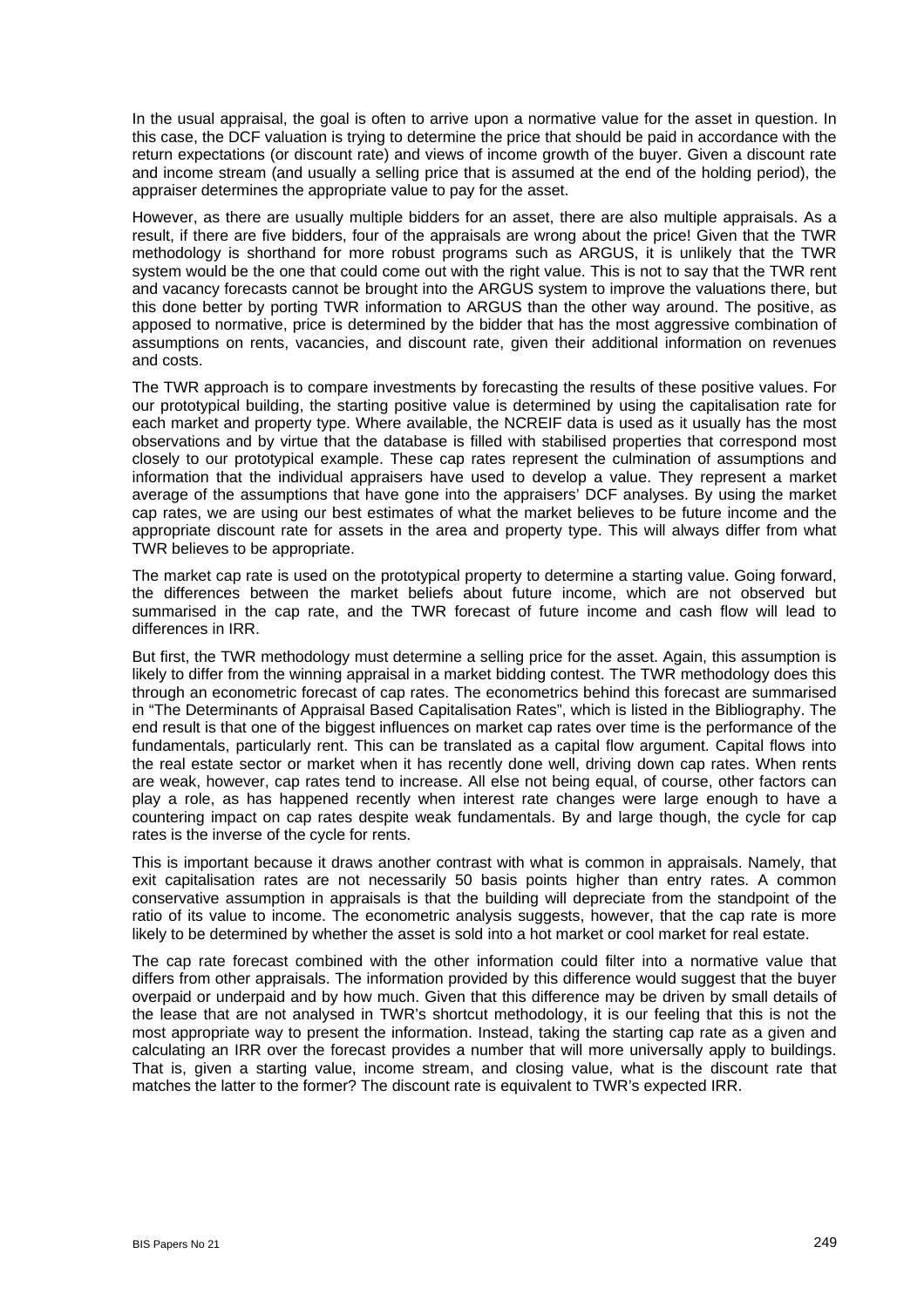| For the years ending                                                          | Year 1<br><b>Mar 2002</b> | Year <sub>2</sub><br><b>Mar 2003</b>                                                                                                                                      | Year 3<br><b>Mar 2004</b> | Year 4<br><b>Mar 2005</b> | Year 5<br><b>Mar 2006</b> | Year <sub>6</sub><br><b>Mar 2007</b> |
|-------------------------------------------------------------------------------|---------------------------|---------------------------------------------------------------------------------------------------------------------------------------------------------------------------|---------------------------|---------------------------|---------------------------|--------------------------------------|
| Potential gross revenue                                                       |                           |                                                                                                                                                                           |                           |                           |                           |                                      |
| Base rental revenue                                                           | \$2,262,200               | \$2,257,400                                                                                                                                                               | \$2,246,000               | \$2,252,200               | \$2,295,200               | \$2,373,200                          |
| Absorption and<br>turnover vacancy                                            |                           | $-426,600$                                                                                                                                                                | $-469,734$                | $-430,100$                | $-462,550$                | $-487,850$                           |
| Effective gross revenue                                                       | 2,151,380                 | 2,191,686                                                                                                                                                                 | 2,263,117                 | 2,308,021                 | 2,305,666                 | 2,369,693                            |
| Total operating<br>expenses                                                   | 870,000                   | 870,000                                                                                                                                                                   | 891,750                   | 914,043                   | 936,894                   | 960,317                              |
| Net operating income                                                          | 1,281,380                 | 1,321,686                                                                                                                                                                 | 1,371,367                 | 1,393,978                 | 1,368,772                 | 1,409,376                            |
| Leasing and capital<br>costs<br>Tenant<br>improvements<br>Capital improvement |                           | IRR discounts future years' cash flow including<br>profits from sale in the fifth year.<br>Note that the result is similar but not equivalent<br>to average total return. |                           |                           |                           |                                      |
| reserves                                                                      |                           |                                                                                                                                                                           |                           |                           |                           |                                      |
| Total leasing and capital<br>costs                                            | 230,000                   | 230,000                                                                                                                                                                   | 235,750                   | 241,644                   | 247,685                   | 253,877                              |
| Cash flow before debt<br>service and taxes                                    | \$1,051,380               | \$1,091,686                                                                                                                                                               | \$1,135,617               | \$1,152,334               | \$1,121,087               | \$1,155,499                          |
| Cap rate                                                                      | 8.9                       | 10.1                                                                                                                                                                      | 10.4                      | 10.0                      | 9.8                       | 9.7                                  |
| Value                                                                         | \$14,470,407              | \$13,084,510                                                                                                                                                              | \$13,243,632              | \$13,899,439              | \$13,999,372              | \$14,514,676                         |
| Yield                                                                         | 7.3%                      | 8.3%                                                                                                                                                                      | 8.6%                      | 8.3%                      | 8.0%                      | 8.0%                                 |
| Appreciation                                                                  |                           | $-9.6%$                                                                                                                                                                   | 1.2%                      | 5.0%                      | 0.7%                      | 3.7%                                 |
| <b>Total return</b>                                                           |                           | $-1.2%$                                                                                                                                                                   | 9.8%                      | 13.2%                     | 8.7%                      | 11.6%                                |
| <b>IRR</b>                                                                    | 7.86%                     |                                                                                                                                                                           |                           |                           |                           |                                      |

**DCF - internal rate of return** 

Schedule of prospective cash flow<sup>1</sup>

 $1$  In inflated dollars for the fiscal year beginning 1 January 2002.

Source: Torto Wheaton Research.

The IRR itself is equivalent to an expected return for a stated holding period. As such it is the first component to comparing the results of assets across markets and property types. This number alone can provide a means of comparison between markets and property type or even between assets. The real payoff occurs in the speed of the analysis compared to the more in depth appraisal tools. The paper "Real Estate Risk: Equity Applications" (cited in the Bibliography) describes using this approach in a Monte Carlo format to come up with a range of IRRs, thus giving a forward-looking estimate of risk as well as return.

Also, the effect of changing any of the inputs and comparing the results to the prototypical property in the market can be quickly done through our consultants or through the Outlook Interactive software. This allows a greater understanding of the impact of different property operating characteristics or management strategies on the expected return over the holding period.

While the IRR is an important measure of expected return, an important feature of the TWR methodology is the ability to break down that return, even to the point of being able to trace the process all the way back to the rent growth and vacancy change that eventually lead to the IRR. In a simpler exercise, the IRR can be examined by year as an annual total return number, which itself can be disaggregated into income and appreciation return.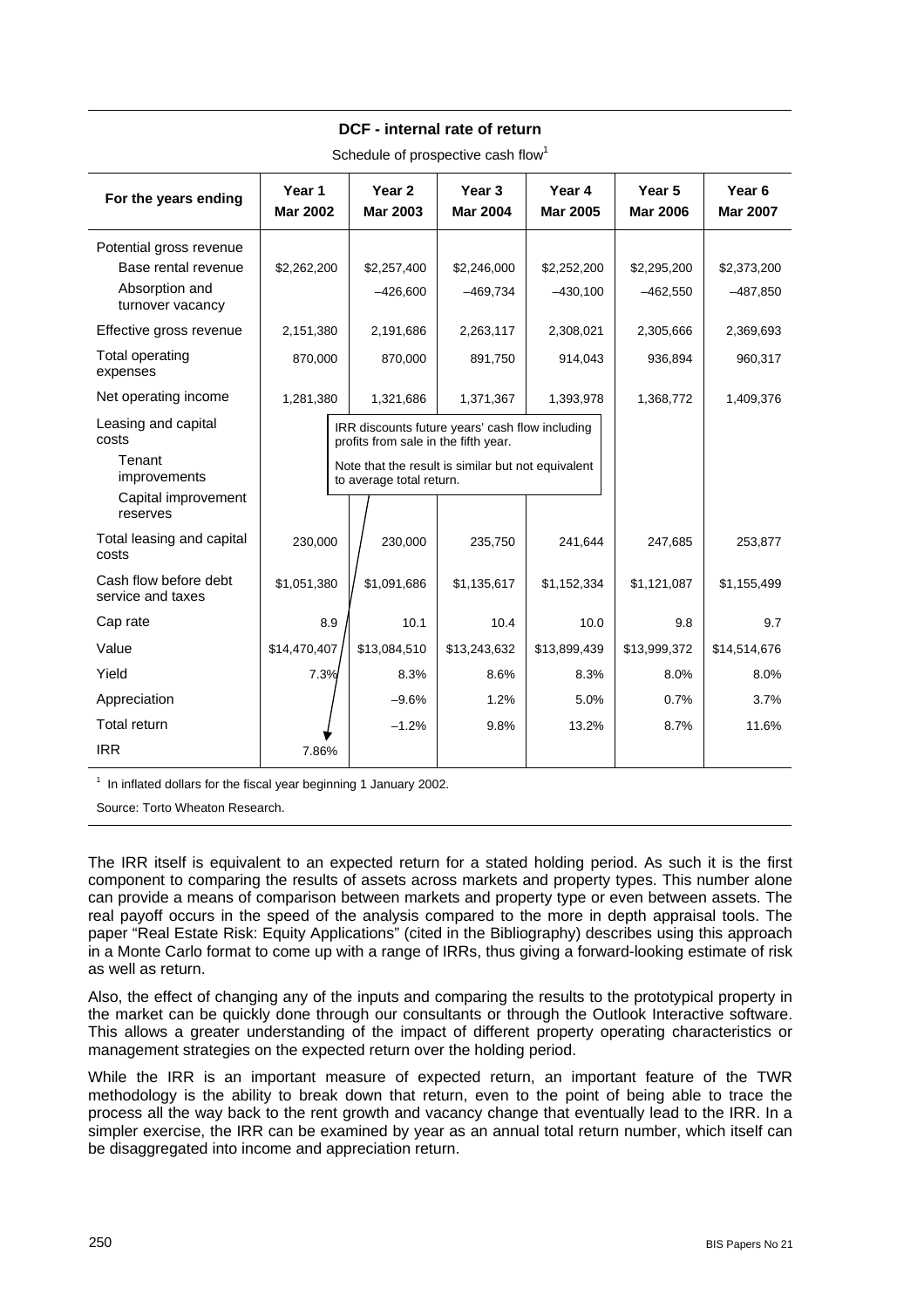| For the years ending                                                                                  | Year 1<br><b>Mar 2002</b>                                                                                            | Year <sub>2</sub><br><b>Mar 2003</b> | Year <sub>3</sub><br><b>Mar 2004</b> | Year 4<br><b>Mar 2005</b> | Year 5<br><b>Mar 2006</b> | Year <sub>6</sub><br><b>Mar 2007</b> |
|-------------------------------------------------------------------------------------------------------|----------------------------------------------------------------------------------------------------------------------|--------------------------------------|--------------------------------------|---------------------------|---------------------------|--------------------------------------|
| Potential gross revenue<br>Base rental revenue<br>Absorption and<br>turnover vacancy                  | \$2,262,200                                                                                                          | \$2,257,400<br>$-426,600$            | \$2,246,000<br>$-469,734$            | \$2,252,200<br>$-430,100$ | \$2,295,200<br>$-462,550$ | \$2,373,200<br>$-487,850$            |
| Effective gross revenue                                                                               | 2,151,380                                                                                                            | 2,191,686                            | 2,263,117                            | 2,308,021                 | 2,305,666                 | 2,369,693                            |
| Total operating<br>expenses                                                                           | 870,000                                                                                                              | 870,000                              | 891,750                              | 914,043                   | 936,894                   | 960,317                              |
| Net operating income<br>Leasing and capital<br>costs<br>Tenant<br>improvements<br>Capital improvement | 1,281,380<br>Value = $NOI/cap$ rate<br>Yield = $cash$ flow/value<br>Appreciation = change<br>in value from last year | 1,321,686                            | 1,371,367<br>Total return = yield +  | 1,393,978                 | 1,368,772                 | 1,409,376                            |
| reserves<br>Total leasing and capital<br>costs                                                        | 230,000                                                                                                              | 230,000                              | appreciation<br>235,750              | 241,644                   | 247,685                   | 253,877                              |
| Cash flow before debt<br>service and taxes                                                            | \$1.051.380                                                                                                          | \$1,091,686                          | \$1,135,617                          | \$1,152,334               | \$1,121,087               | \$1,155,499                          |
| Cap rate                                                                                              | 8.9                                                                                                                  | 10.1                                 | 10.4                                 | 10.0                      | 9.8                       | 9.7                                  |
| Value <sup>1</sup>                                                                                    | \$14,470,407                                                                                                         | \$13,084,510                         | \$13,243,632                         | \$13,899,439              | \$13,999,372              | \$14,514,676                         |
| Yield                                                                                                 | 7.3%                                                                                                                 | 8.3%                                 | 8.6%                                 | 8.3%                      | 8.0%                      | 8.0%                                 |
| Appreciation                                                                                          |                                                                                                                      | $-9.6%$                              | 1.2%                                 | 5.0%                      | 0.7%                      | 3.7%                                 |
| Total return                                                                                          |                                                                                                                      | $-1.2%$                              | 9.8%                                 | 13.2%                     | 8.7%                      | 11.6%                                |
| <b>IRR</b>                                                                                            | 7.86%                                                                                                                |                                      |                                      |                           |                           |                                      |

#### **DCF - valuation and return**

Schedule of prospective cash flow<sup>1</sup>

 $1$  In inflated dollars for the fiscal year beginning 1 January 2002.

Source: Torto Wheaton Research.

Year-by-year, the total return is the combination of yield (the cash-on-cash return from holding the property) and appreciation (the change in the value of the asset from the previous period). This being real estate, even how this breakdown is done is a matter of some controversy. In the standard TWR methodology, we define yield as cash flow, as opposed to NOI, divided by value. Most importantly, this means that the capital reserve payments are subtracted out when calculating the income return. Appreciation is then simply the change in value without any complex adjustments.

While this is consistent with common definitions of yield and appreciation for the stock market, the same calculations are controversial in real estate because of the widespread use of the NCREIF index. Because the NCREIF index is based on operating data and valuations from the holdings of pension funds, capital improvements are recorded as they are made rather than spread out over time as payments. To avoid dips in yield whenever a large capital improvement is undertaken, the NCREIF approach is to subtract the capital improvements from the appreciation return, rather than the income return (yield). This keeps the income and appreciation returns from jumping around in quarters where there are capital improvements, but also has implications for users of the index who are trying to determine long term trends.

Specifically, if capital improvements average 2% per year, when looking over a number of years, income returns will be equivalent to the cap rate, but the appreciation returns will be lower by the 2% per year. So, if a view of sales prices would show an increase of 5% per year, NCREIF appreciation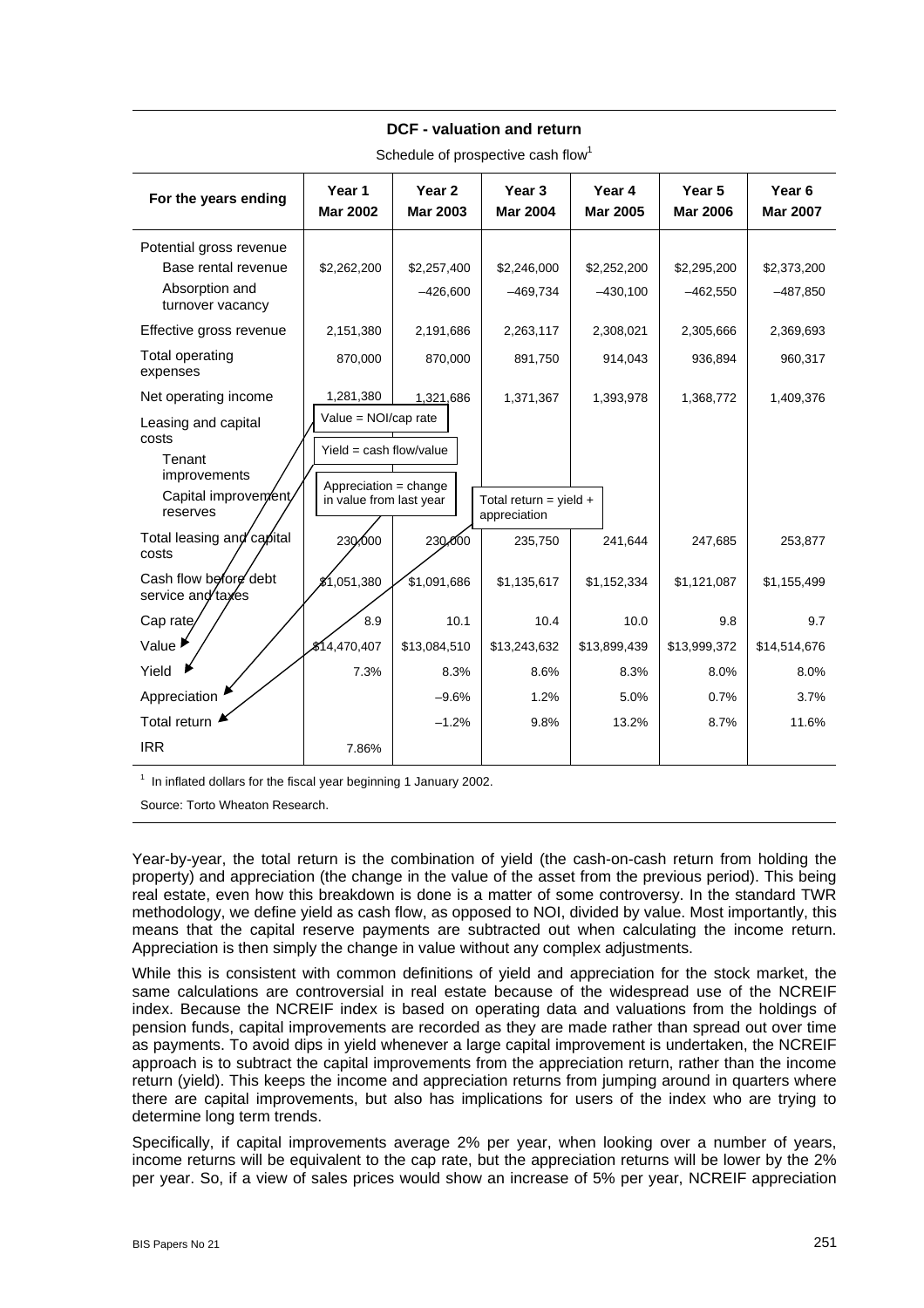would only count 3% per year as "appreciation not due to improvements". In the long run, and given that we are dealing with future estimates rather than the messiness of a changing dataset, we think it is better to treat capital improvements as a cost that decreases income returns rather than the more complicated idea that appreciation returns that result from those costs should not count. In either case, total returns for the period will be the same, which suggests that TWR returns and IRRs are comparable to NCREIF forecasts, albeit on a different set of buildings.

### **Comparisons to NCREIF data**

The question remains, even if each of the inputs into the TWR methodology is accurate, will putting all these accurate pieces together give an accurate picture of investment variables as a whole? To address this question, we have used the TWR methodology not only to forecast prototypical properties going forward, but also used the methodology going backward in time. With this data, we can compare the results of the methodology to the NCREIF database, which averages the results of buildings owned by pension fund advisors.

The NCREIF numbers have been adjusted in these comparisons for the differences in accounting for capital improvements costs. In the end we get a comparison of an indexed NOI number where 2001 is equal to the same value in both series. Looking at individual markets and property types is instructive.

Starting at the national level for the office market, if any pattern emerges from the comparison, it is that the TW series tends to be slightly more volatile over the cycle from the NCREIF series. While it is gratifying that the two histories match up well, there are differences between the series. Our explanation boils down to two differences between the methodologies of the series. First, the rents, vacancies, and operating costs that form the basis of the TWR series represent an average of the entire market. If we were to formulate data that goes into the methodology that more closely matched the generally Class A buildings in the NCREIF database, we can get a closer match between the series. Operating leverage is particularly important in this comparison as our data suggests that lower class properties tend to operate "closer to the bone" and present more volatility from that perspective.

The second difference is that the TWR methodology sets rules such that the prototypical buildings have turnover spread perfectly evenly each year. NCREIF data, being managed properties, not only have uneven turnover, but also show some evidence that such management can be used to smooth out the cycle. For example, the national model might suggest that once the downturn became evident in 1992, NCREIF properties locked in their leases so that NOI would not fall further than it already had for the buildings. Meanwhile, in the "unmanaged" TWR index, leases continued to roll into a weaker and weaker market.

If this is the case, it suggests a limitation of the TWR index as a benchmark in the way that it is used. It should be made clear that the purpose of the TWR index is not to replace the NCREIF index, but to supplement it. This is particularly the case when looking at smaller markets and/or property types where there are few or no properties in the NCREIF database, but rent and vacancy data is plentiful. NCREIF data also lacks the ability to "get under the hood" as to why the index is moving the way it does, in comparison to the ability to trace back the TWR index as outlined in this paper.

Looking at the data in some of these smaller markets, we can see the advantage of using the more plentiful rent and vacancy data. The Tampa industrial market, for example, has 10 warehouses tracked by the most recent NCREIF data, with even less in some historical periods. This is not a huge sample and an analyst may have some questions about using the NCREIF data as representative of the full Tampa industrial market. Compare this to the TWR data on vacancies done from a sample of the full market. In this case, the NCREIF data appears to be more volatile than the market, but likely because of the small sample size captured. That said, this is how the average property in their database has performed and it would be wrong for NCREIF to report anything different.

The most important aspect of this comparison is that it provides some understanding of the strengths and weaknesses of using the TWR investment data. First, it is incredibly important to keep in mind that the TWR market data represents what would happen to an unmanaged prototypical property based on the market rents and vacancies. While this information may or may not be a perfect predictor for an individual property in the market, it certainly gives some quick insights into what is likely to drive the investment performance of the properties in the market being examined. Furthermore, one can be assured that the index will be available in any market where rent and vacancy information is available from TWR. This proves very helpful in using the data for market selection purposes, for example.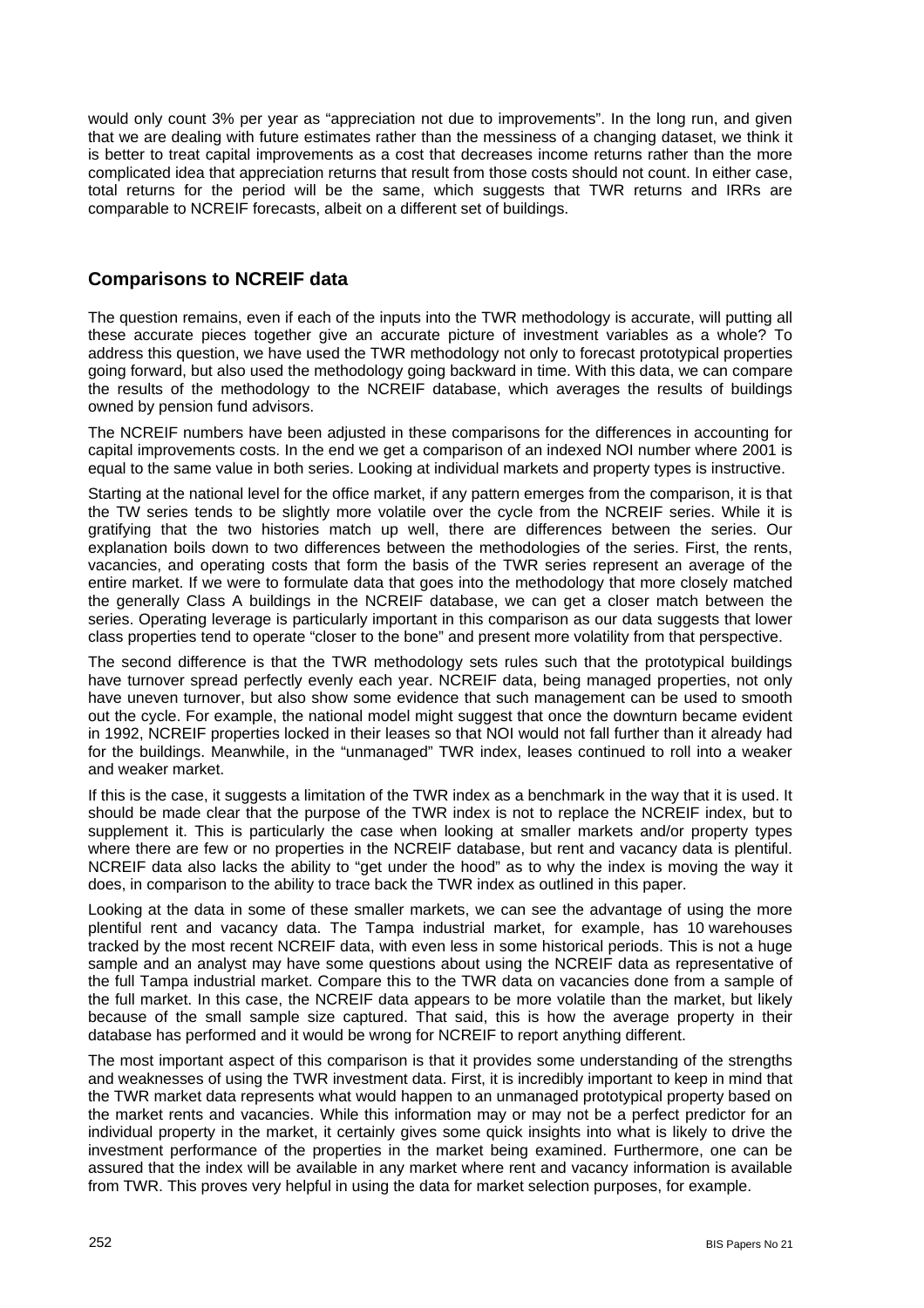



**National office value**